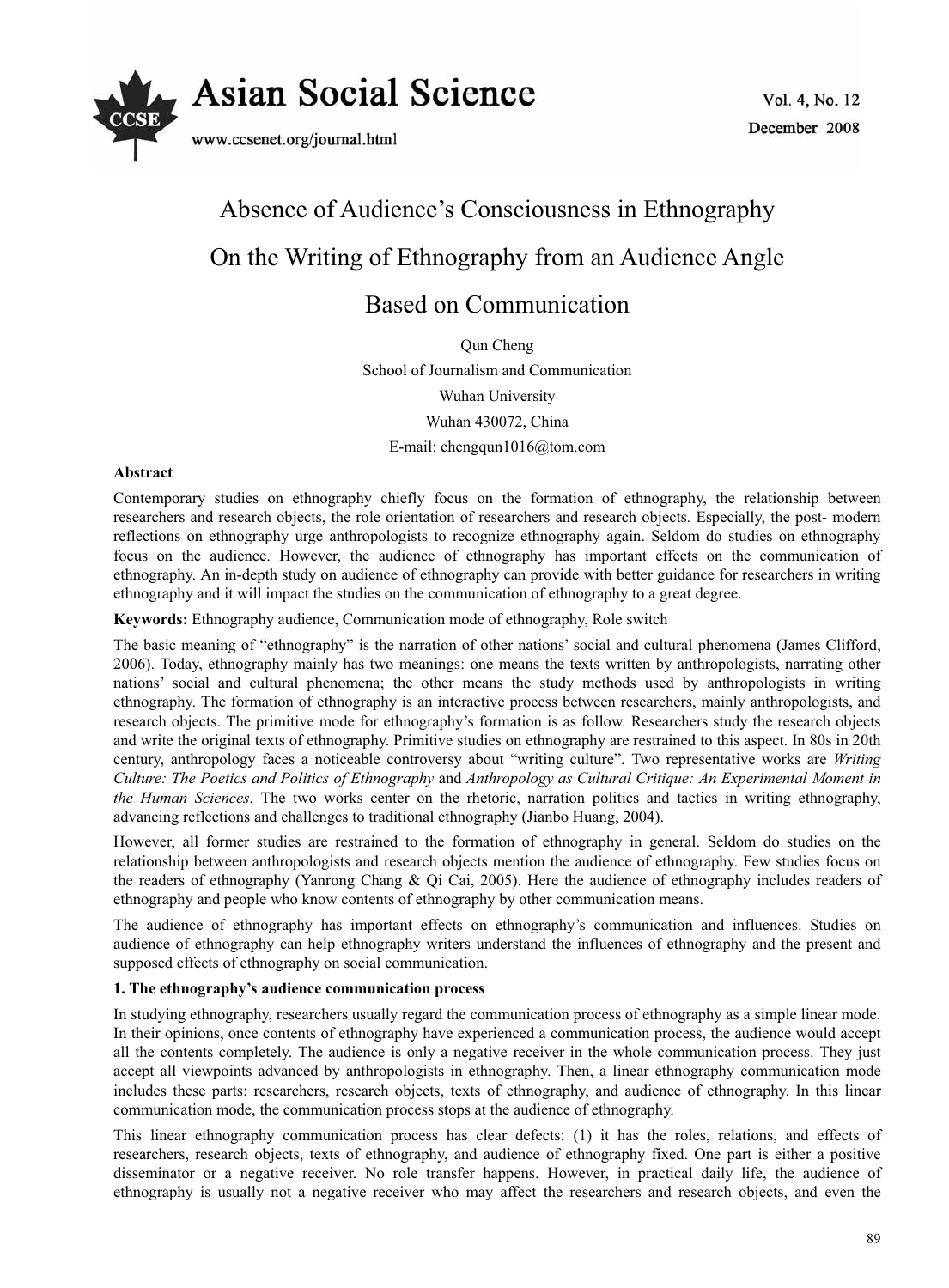formation of ethnography texts. (2) This linear communication mode does not include the feedback factors or rings and can not reflect the interactive nature of human communication that is common in ethnography's audience communication.

Realizing the limitations of linear communication mode, we know that the audience communication process of ethnography is a recycle process that includes not only researchers, research objects, texts of ethnography, and audience of ethnography, but also two processes in which the audience understands the ethnography and give information feedback respectively. The two processes are very important in the ethnography's audience communication. First of all, the process of audience understanding ethnography is not a negative receiving process, but a process in which the audience re-understands the ethnography based on their acquired knowledge and culture. During the process, the audience of ethnography is active and positive, who re-understands and re-creates the texts of ethnography. Secondly, the information feedback process can greatly help anthropologists understand their studies, master the relationship with research objects, and perfect their ethnography writing.

#### **2. The characteristics of ethnography audience**

#### *2.1 The roles of ethnography researchers and that of ethnography audience are interchangeable*

There is a well-known example, namely the studies of Redfield and Lewis, in anthropology studies. Many anthropologists usually use it to illustrate that the cultural explanation for wild materials can not realize the transcendent objectivity. Redfield and Lewis have respectively studied a same village in Mexico in 1926 and 1941 and drawn completely different conclusions. At the very beginning, Lewis merely intended to look at changes of the village, holding the sincere faith in for Redfield's studies. However, the materials collected by Lewis are different from that of Redfield in nature. Therefore, we have to suppose that the culture has been changed thoroughly or one of them has been wrong. What Redfield has described is a village with religious values. Coordination and cooperation are the norms of the village. In contrast, according to Lewis' description, the village is disintegrated because of hostile emotions, jealousy, and competition. Self-interests even overwhelm connections of relatives. The completely different observations and explanations can not be attributed to social changes simply. Many anthropologists start studies on this example and conclude that: because Redfield is a Protestant coming from the Midwest, and Lewis from New York, their writings reflect their background. Redfield's anthropology emphasizes on Webber's theories, thinking that kindred, village, and saint values are the core of the traditional society. He has found out all these elements in this village. Lewis is from the Graduate School of Columbia University, where people are interested in studying personalities, giving prominence to social conflicts and economic struggle. Lewis has found out that either. Apparently, Redfield and Lewis' ethnographies have been respectively influenced deeply by their personalities, sub-cultures, political views, and theoretical schools. It does not mean one of them is absolutely wrong. Their reports are both exact, but concern different fields. Materials collected by Redfield are about self-consciousness. His descriptions are always general, simple, and ideal. In contrast, Lewis has probed into the nature of phenomena, releasing every "truth" in social life. Redfield has studied the culture by taking it as a signal and meaning system, while Lewis by real social relationships (Bingxiang Zhu, 2004).

In this example, we notice that at the very beginning Lewis is the audience of Redfield's ethnography. He red Redfield's ethnography and believed in it faithfully. With this attitude, he intended to find out changes of the village, what made him begin his studies and draw different conclusions. Before he went to that village in Mexico, he was still an audience in ethnography communication. In this process, Redfield is the researcher, and the village in Mexico the research object. As Lewis started his studies on the village, his role has been changed from an audience of ethnography to a researcher.

From the example above, we can draw a conclusion: the roles of ethnography researchers and that of ethnography audience are interchangeable. The audience of ethnography is not only a receiver but may become a researcher. The interchange of roles has important impacts on studies of ethnography. In studies, people should not only investigate researchers but also try to understand the audience who may become researchers later.

#### *2.2 The motive of ethnography audience in the re-decoding process*

Ethnography's communication process includes two important procedures: coding and decoding. The coding means a process that changes information into message according to certain rules of signs and signals. To compile meanings of information by rules is the coding process. That is the first part of coding. The second part is the communication channel in which the compiled codes are transformed into sequence of signals, such as sound signals, electric signals, and light signals, for the sake of communication. For example, an article, namely the original message, is derived from information source. If the article is sent by telegraph, it must be coded into signals of telegraph codes firstly and then pass the communication channel (Qingguang Guo, 1999). In ethnography's communication process, the coding process mainly refers to the writing process of ethnography by anthropologists, namely researchers.

The decoding is to turn signals into messages, such as letters and languages. It is an information-transforming process reverse to the coding process. That is the first step. The second step, decoding is a process making messages revert to information (Qingguang Guo, 1999). In ethnography's communication, the decoding process means the audience's